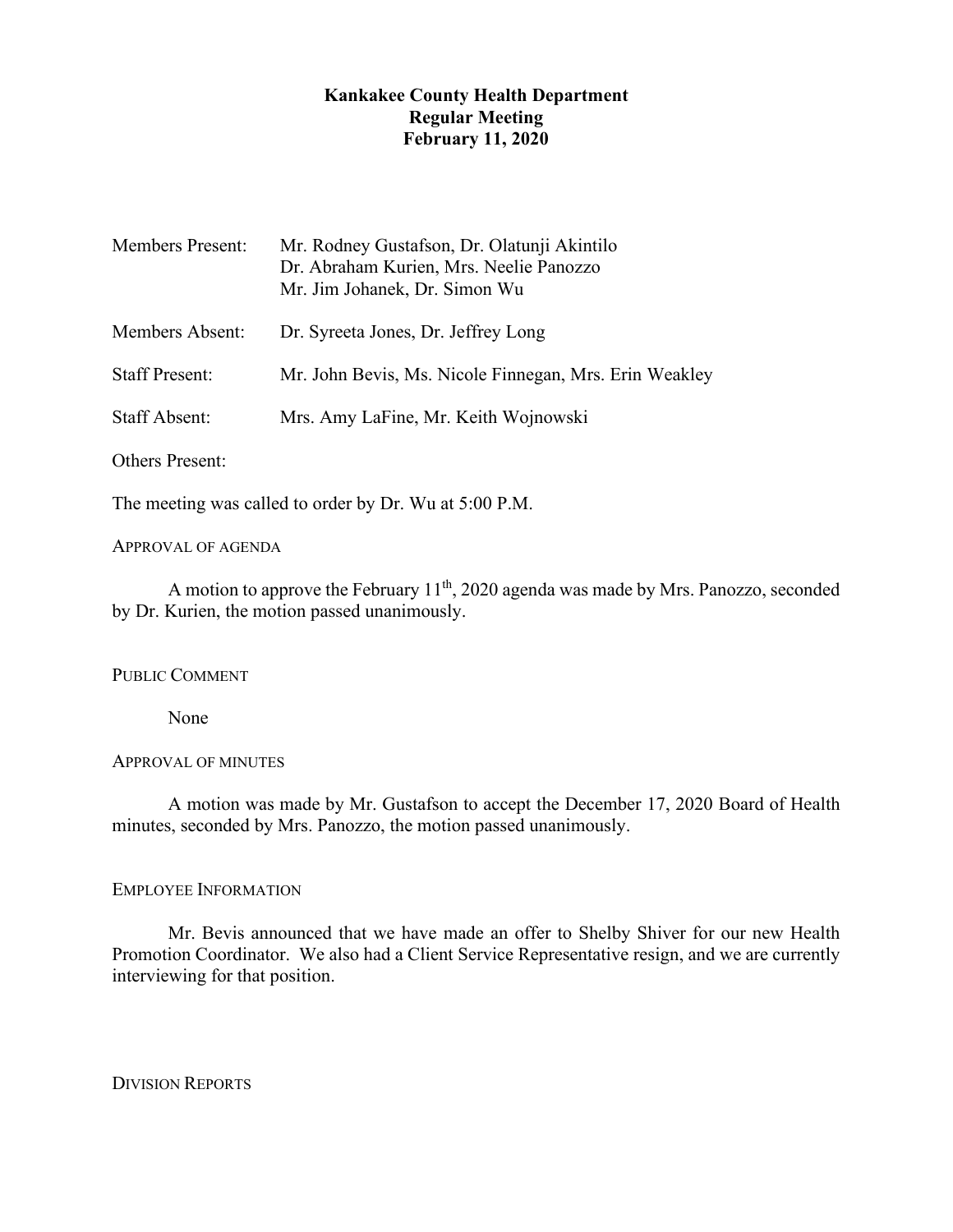#### *Client Services*

We are continuing to serve clients through our curbside pickup for WIC appointments. We have now opened our clinic up for immunizations and are trying to get caught up with the number of children that require mandatory immunizations for school. We have also seen a rise in our county's HIV and Syphilis cases; therefore, we felt the need to open our STD clinic back up one day a week. We are also actively vaccinating groups 1A and 1B during our onsite clinics that are hosted in our conference room and that has kept our staff extremely busy.

None

### *Environmental Health*

Mr. Bevis indicated that guidance currently states that you can have up to 50 people or capacity for indoor dining, groups up to 10 people, with tables spaced 6 feet apart. Complaints have significantly decreased, and we are hopeful that it will stay that way moving forward.

#### *Administrator's Report*

Mr. Bevis explained that our staff have been working tirelessly to get the vaccine out to as many people as we possibly can. Our greatest obstacle now is supply. We are not receiving enough vaccine to hold mass vaccination events; therefore, we are trying to work with our community partners and distribute it to Riverside, Meijer, and Jewel so that everyone can try and vaccinate people in our county. Another obstacle we are dealing with is not knowing how many doses we will receive and then trying to plan county wide with how many doses we can accommodate based on facility. The state has said they will try and give us more notice when sending out our allotment, however, that has not yet been the case. We were just told that we will receive 300 doses total for the county, which is disheartening, however the state told us that it is based on supply and factors like the weather. We have explained we will take anything they can give us, specifically Pfizer, because they were at a point where nobody could store Pfizer. We can work with Riverside, who has been hosting clinics with Pfizer, therefore, we made it clear that we can handle as much as they can send out. The process has been frustrating, primarily for planning purposes, as well as trying to explain to our county that we just don't have enough vaccine to pour into the community yet. Mr. Bevis also explained that our staff of 32 people has been inundated with phone calls and complaints because of the supply shortage and we are continuously trying to explain the process and why it seems as though we don't have enough vaccine to go around.

Mr. Bevis announced that Senator Joyce and Jackie Haas were part of a meeting in Springfield to voice their concern and help streamline the process. We have been reassured that things should improve as the state gets more organized and our vaccine supply should increase. Our main frustration is that we aren't receiving the supply

#### ADMINISTRATIVE REPORTS

#### *Financial Status*

Mrs. Weakley updated the Board on November draft 2020 financials reports indicating that we are at 100% of the year. The Auditors will allow us more revenues back, that is why this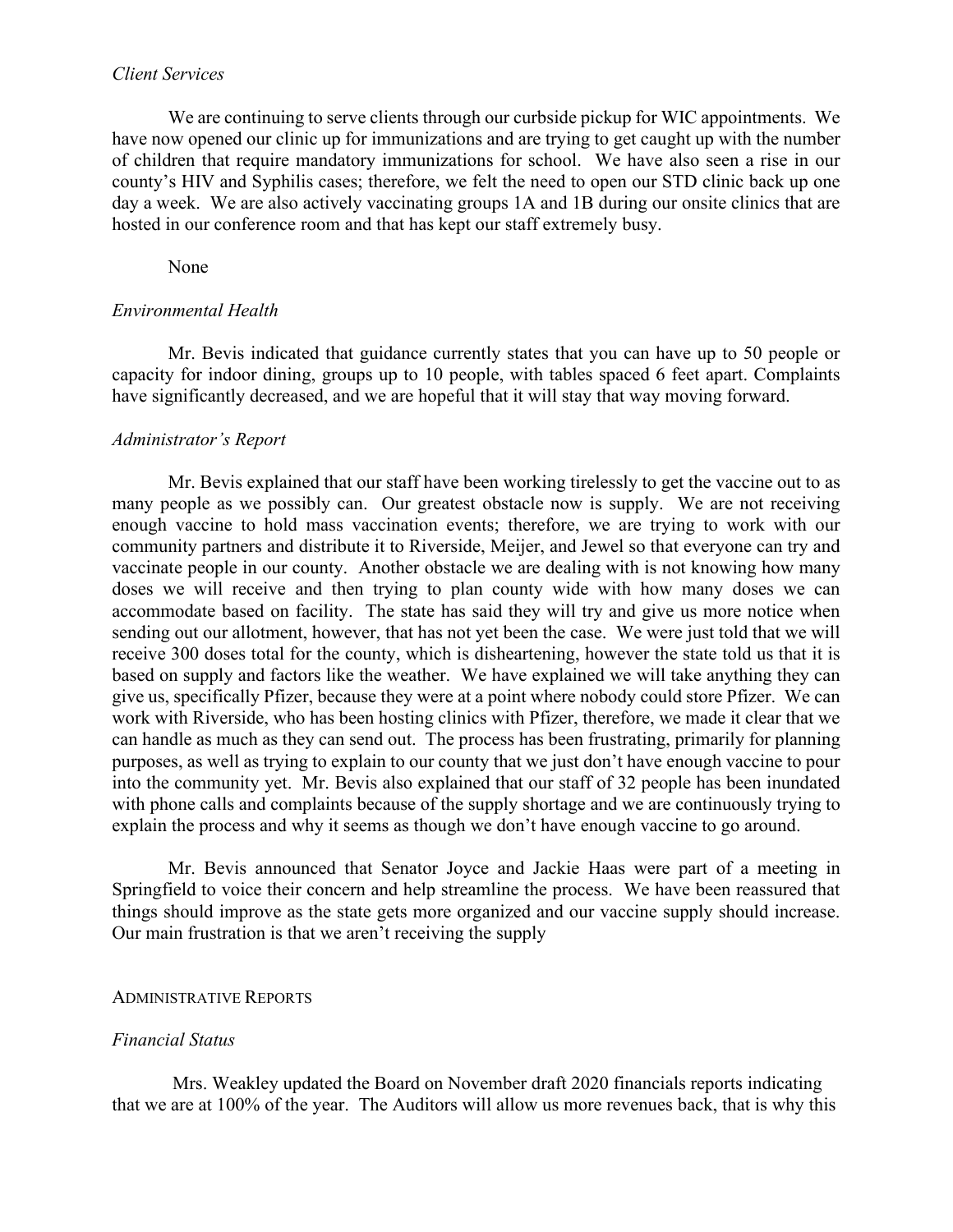month's financials are a draft. We are at 111.45 % revenues; the second quarter is due by the end of this month. We also have property tax revenue, and interest is currently down. We did not have teen conference this year because of COVID. On the expense side, the personnel portion is final. 40k in overtime and straight time. 99.46%, right on target for salaries and expenses. We also had lots of computers and contact tracer costs. For our cash on hand: we have \$1,019,613.77 in the IPTIP account, \$1,014,571.59 in the money market account, \$1,093,641.19 in the checking account, and there are \$27,838.03 in outstanding checks. Total cash on hand is \$3,099,988.52. Dr. Long made a motion to approve the November draft 2020 Financials, followed by Mr. Johanek, the motion passed unanimously.

#### OLD BUSINESS

Mrs. Weakley explained that we are asking for a Fiscal Policy Revision change, this was explained to the Board by highlighting items that needed to be changed or revised. Under Property Management we are asking that items \$500 or more will need to be inventoried, changing from \$100 or more. We are asking that we can make updates to the micro-purchases section involving 10k or more and items 50k or more will be subject to a bid process before a vendor is approved. We also need to add an emergency purchases section that would allow us to make a purchase in the event that we were under an extreme emergency situation that would create a threat to public health, welfare, safety, or public property. Dr. Long made a motion to approve these changes, seconded by Mr. Johanek, the motion passed unanimously.

#### NEW BUSINESS

Mr. Bevis explained that we are looking into using a company called Trula that would help us with our contact tracing needs. They currently staff 200 people and would be able to efficiently do everything for us in terms of taking all our positive cases and documenting into salesforce. This could alleviate our Health Department from having 12-15 contractual contact tracers on staff and trying to manage caseloads that are above our threshold. This would be a big expense if we were to move forward, however our hope is that the Contact Tracing Grant would cover the cost. At this point, we are waiting on more detail, and are asking the Board's approval to move forward with the Trula partnership if the grant does allow us to use them. Dr. Long made a motion to approve using Trula, with the guidelines that the Board receives the data by the end of January to then review on a monthly basis. Dr, Kurien seconded, and the motion passed unanimously.

Mr. Bevis also explained that we were notified of a Local Cure Support Program Grant that expires at the end of the month. We found out that KCHD qualifies to ask for reimbursement for items such as COVID-19 related expenses from March  $1<sup>st</sup>$ -December  $30<sup>th</sup>$  related to personnel costs and expenses. We checked our notes going back to March  $1<sup>st</sup>$  and we had language that indicated we would try and secure Hazard pay for our employees if we were able to, but none of the grants at the time covered that. After speaking to the Cure Grant representative, they said that some of those expenses may be allowed. We are going to try and submit based on the number of hours in that period, how many hours they worked at a rate of \$5.00 per hour. Based on the program, their work had to be impacted by COVID-19. As such, we are under a timeline. They may deny it, but we are asking for the opportunity to try and submit it as a way to reward staff in relation to all of the extra hours they had to come in and were exposed to the public. This is federal money, and we realize that we may be told no, but we are asking to try and submit a hazard pay request with the Board's permission. Mr., Gustafson made a motion to approve trying to submit hazard pay